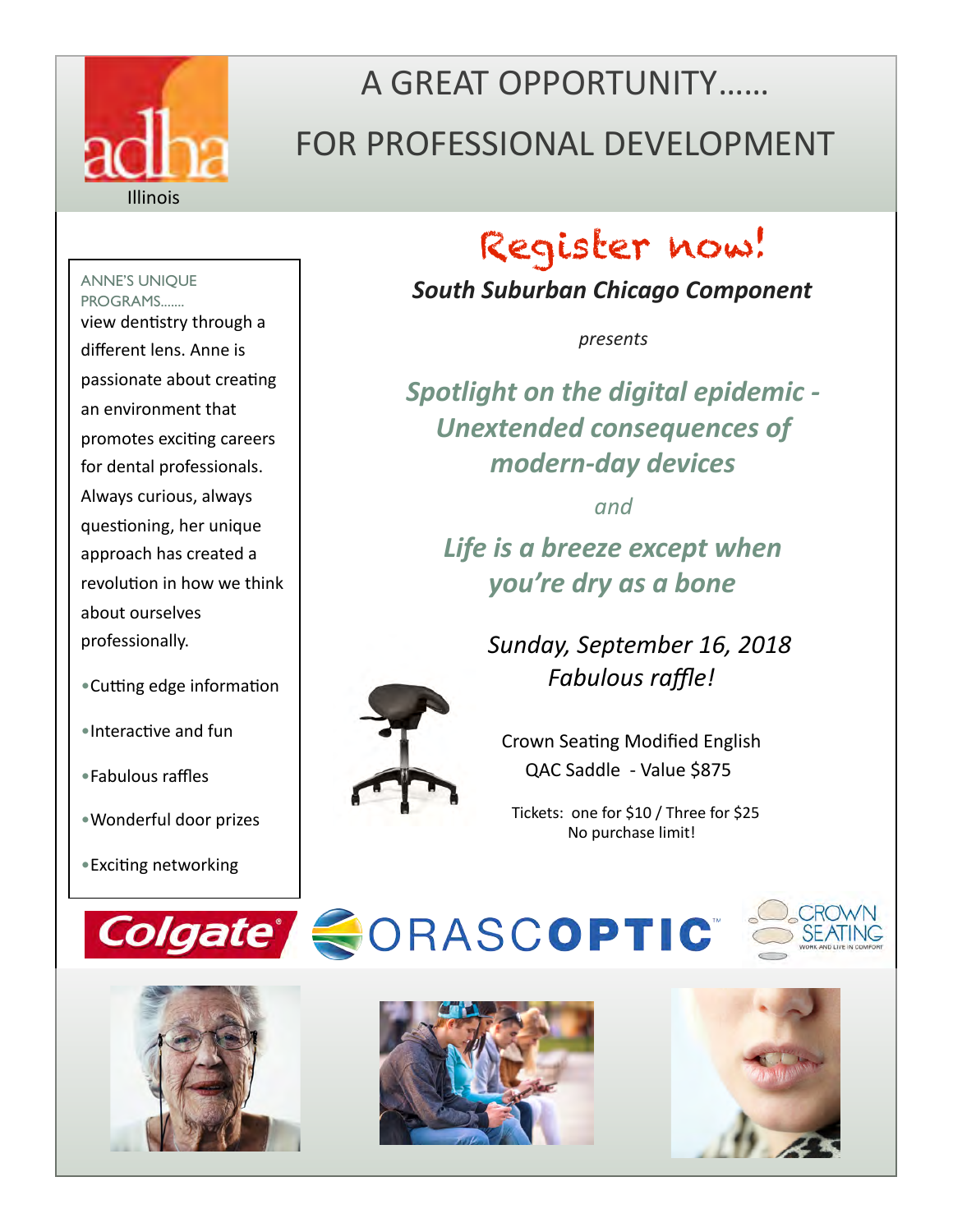Registration / Exhibits 7:30 . CE Program 8:30 - 1:30 . Brunch / Exhibits 10:30 - 11:30

## *Spotlight on the digital epidemic unintended consequences of modern day devices*

Today's world demands 24/7 connectivity, creating a sense of immediacy that is hard to ignore. Years ago it would have been impossible to forecast the physical, emotional, and psychosocial impacts of these social communication changes.

Journals are filing up with alarming reports on how cell phones, tablets, lap tops and desktops are changing our bodies physically and impacting our minds. Incessant usage contributes to sedentary lifestyles, sets the stage for permanent, debilitating musculoskeletal conditions, is a root cause of distracted driving, walking and job performance, and is a contributing factor to social isolation, sleep disorders, and rising rates of device addiction.

Decades of compelling research point to a need for change. Now it is more important than ever to create and maintain a healthy workspace and adopt positive personal strategies to mitigate the hazards posed by overuse of digital devices.

- **EXECOGNUM** recognize how digital devices contribute to poor posture and sedentary lifestyles
- understand the emotional impact of living in a world of immediacy
- implement strategies that lessen the physical impact of work
- recognize how magnification, lighting, safe seating, and the right gloves can support health
- adopt behaviors that reduce the emotional impact of communication activities
- ‣ learn how certain stretches and exercises can help reverse postural discrepancies
- ‣ create a plan to improve postural health during work and play

#### *Life is a breeze….except when you're dry as a bone*

 Dry mouth syndrome is an increasing problem in all age groups, from children to seniors. Living with a dry mouth, day in and day out, is a quality of life issue that affects dietary intake, speech, oral health and selfesteem.

Today's patients have complex lifestyles, diverse medical conditions, and compromising personal habits, each of which can contribute to to dry mouth issues. This course explores factors causing today's increasing epidemic of dry mouth and ways to help patients cope with oral discomfort.

- ‣ appreciate the components of healthy saliva
- discover the difference between xerostomia/feeling dry and hyposalivation/being dry
- recognize the complex factors that lead to dry mouth
- understand how dry mouth in caries, erosion, dentinal hypersensitivity, periodontal disease and candidiasis
- learn multiple strategies to improve salivary flow and enhance saliva quality